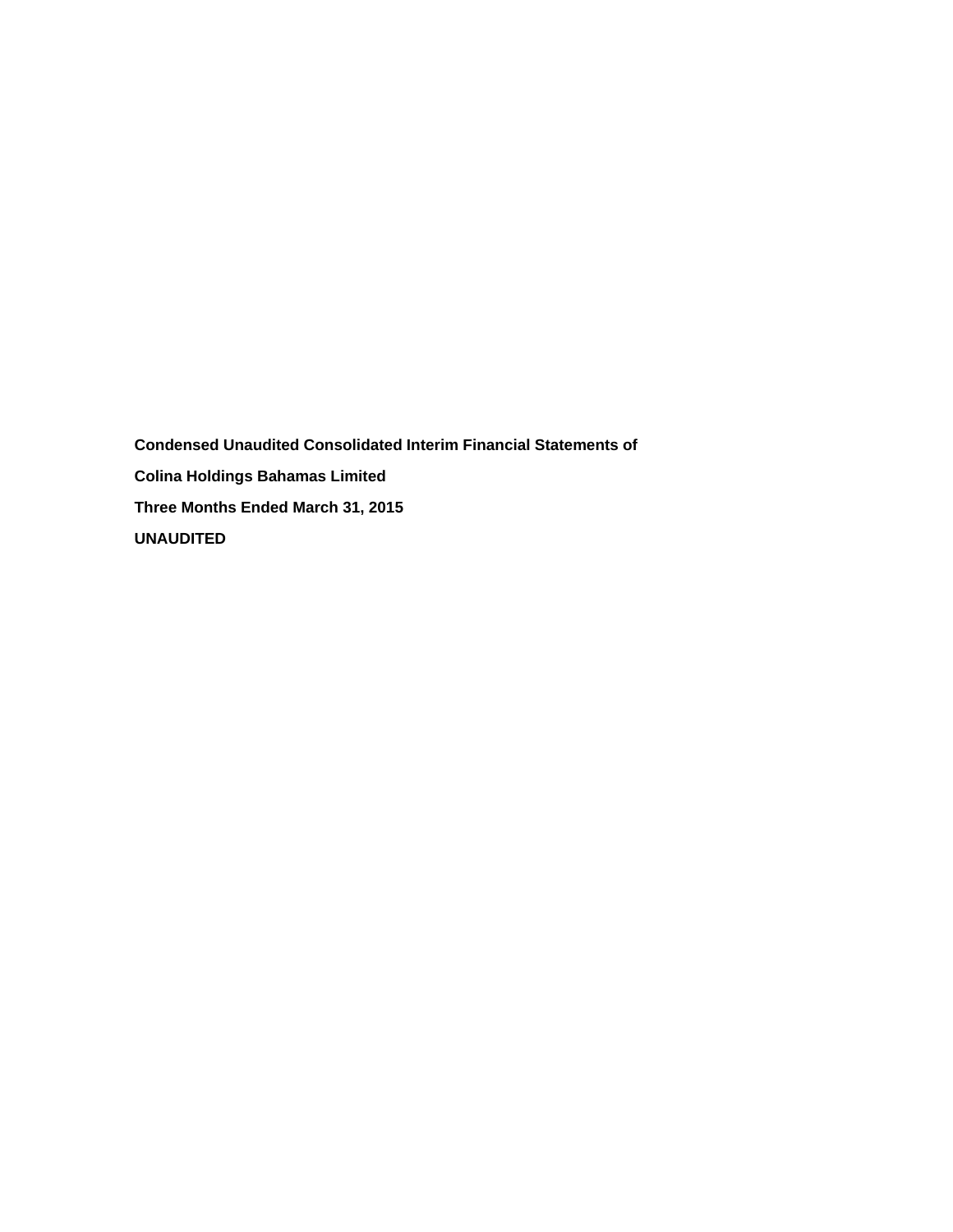# **Message from the Chairman**

Dear Shareholders,

I am pleased to report the results for the first quarter ended March 31, 2015.

Total net income for the three months ended March 31, 2015 totaled \$5.1 million, compared with \$4.3 million during the same period in the prior year. Similarly, net income attributable to the Company's ordinary shareholders increased to \$4.3 million or \$0.18 per ordinary share, compared to \$3.5 million or \$0.14 per ordinary share for the same period in the prior year.

Total equity remains strong at \$158.7 million at March 31, 2015 and is net of a \$3.9 million ordinary dividend issued in the first quarter in respect of fiscal 2014.

Total gross premium revenues during the first quarter of 2015 totaled \$38.0 million compared to \$34.4 million for the three months ended March 31, 2014. Gross policyholder benefits increased by \$2.5 million compared to prior year, totaling \$26.1 million for the three months ended March 31, 2015.

Total assets have increased to \$655.1 million as at March 31, 2015 compared to \$633.4 million as at December 31, 2014. Invested assets remain a significant proportion of the asset base, comprising 83.3% of total assets.

Colina remains committed to continue our growth in our core businesses while pursuing sound investment and operational efficiency initiatives to increase value for our customers and shareholders.

\_\_\_\_\_\_\_\_\_\_\_\_\_\_\_\_\_\_\_\_\_\_\_\_\_\_\_\_

Terence Hilts Chairman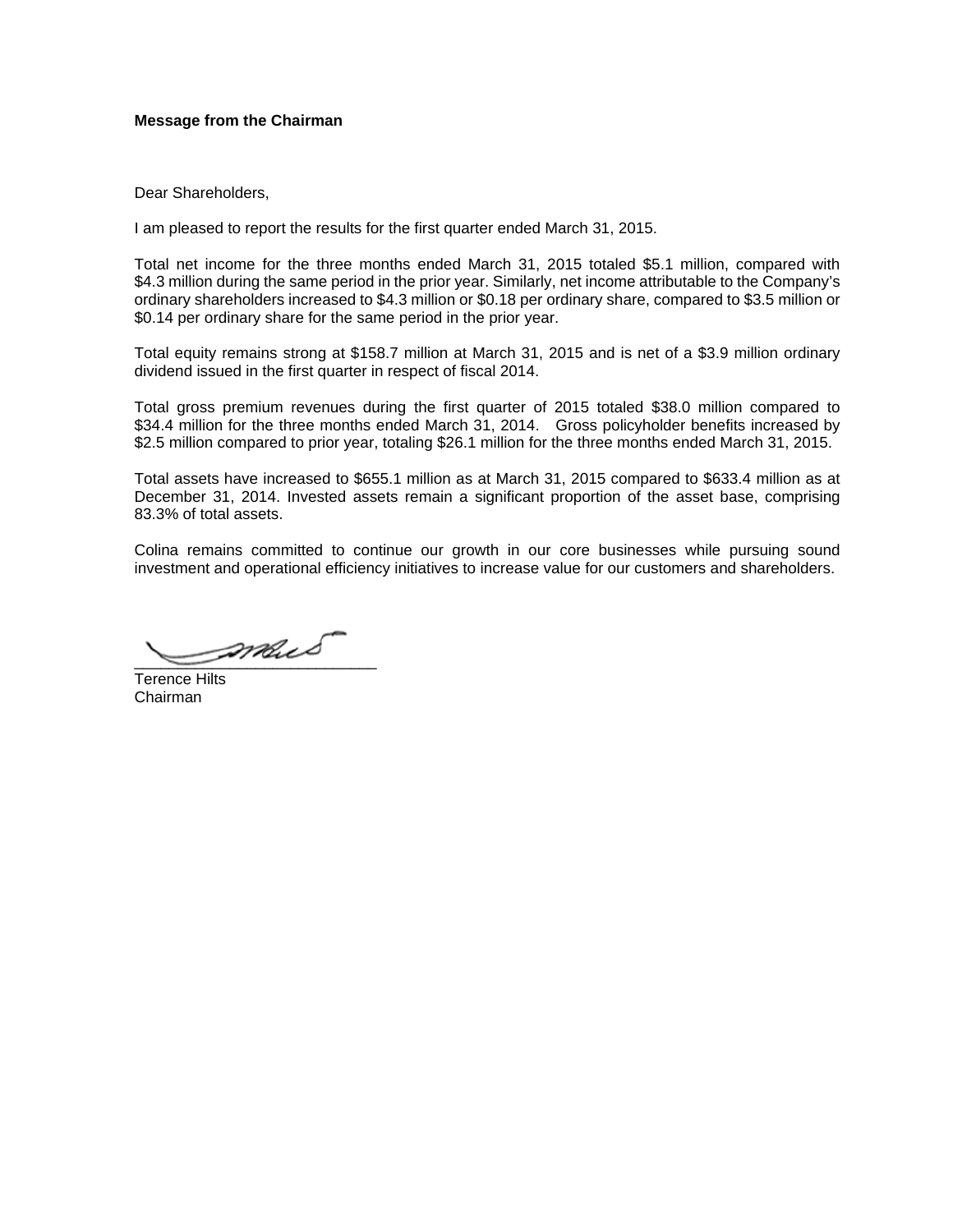#### **COLINA HOLDINGS BAHAMAS LIMITED Unaudited Consolidated Interim Statement of Financial Position**

As at March 31, 2015 with comparative figures as at December 31, 2014 (Expressed in Bahamian dollars)

|                                                                                                                                                                | March 31,<br>2015                                                                       | December 31,<br>2014 |                                                                                   |  |  |
|----------------------------------------------------------------------------------------------------------------------------------------------------------------|-----------------------------------------------------------------------------------------|----------------------|-----------------------------------------------------------------------------------|--|--|
| <b>ASSETS</b><br>Term deposits<br>Investment securities<br>Mortgages and commercial loans<br>Policy loans<br>Investment properties<br>Investment in associates | \$<br>40,099,987<br>323,040,896<br>47,528,853<br>69,709,291<br>54,165,435<br>11,107,368 | \$                   | 44,579,342<br>308,347,632<br>48,444,180<br>69,561,430<br>54,165,435<br>10,678,574 |  |  |
| Total invested assets<br>Cash and demand balances<br>Receivables and other assets<br>Property and equipment<br>Goodwill<br>Other intangible assets             | 545,651,830<br>33,266,688<br>37,787,437<br>20,780,233<br>13,519,916<br>4,083,576        |                      | 535,776,593<br>22,613,360<br>36,193,930<br>21,065,123<br>13,519,916<br>4,243,694  |  |  |
| <b>Total assets</b>                                                                                                                                            | \$<br>655,089,680                                                                       | \$                   | 633,412,616                                                                       |  |  |
| <b>LIABILITIES</b><br>Provision for future policy benefits<br>Policy dividends on deposit<br>Total policy liabilities<br>Other liabilities                     | \$<br>374,867,254<br>27,640,078<br>402,507,332<br>93,888,635                            | \$                   | 369,693,794<br>27,685,794<br>397,379,588<br>78,353,208                            |  |  |
| <b>Total liabilities</b>                                                                                                                                       | 496,395,967                                                                             |                      | 475,732,796                                                                       |  |  |
| <b>EQUITY</b><br>Ordinary shares<br>Treasury shares<br>Share premium<br><b>Revaluation reserve</b><br>Retained earnings                                        | 24,729,613<br>(50, 549)<br>5,960,299<br>10,437,645<br>59,055,446                        |                      | 24,729,613<br>(50, 549)<br>5,960,299<br>10,148,509<br>58,665,932                  |  |  |
| Total ordinary shareholders' equity<br>Preference shares                                                                                                       | 100,132,454<br>40,500,000                                                               |                      | 99,453,804<br>40,500,000                                                          |  |  |
| Total shareholders' equity<br>Non-controlling interests                                                                                                        | 140,632,454<br>18,061,259                                                               |                      | 139,953,804<br>17,726,016                                                         |  |  |
| <b>Total equity</b><br><b>Total liabilities and equity</b>                                                                                                     | \$<br>158,693,713<br>655,089,680                                                        | \$                   | 157,679,820<br>633,412,616                                                        |  |  |
|                                                                                                                                                                |                                                                                         |                      |                                                                                   |  |  |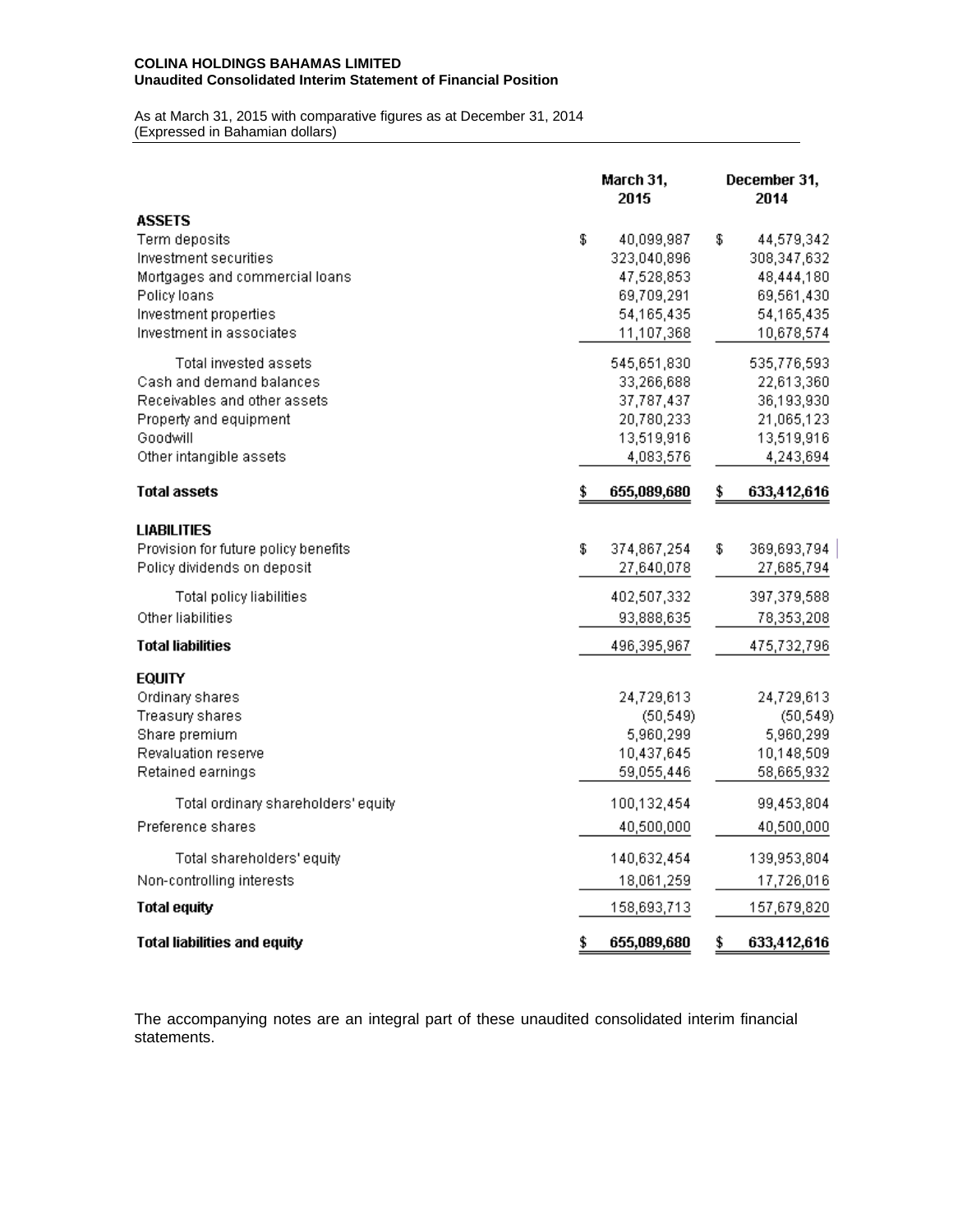### **COLINA HOLDINGS BAHAMAS LIMITED Unaudited Consolidated Interim Statement of Income**

### For the three months ended March 31, 2015 with comparative figures for the three months ended March 31, 2014 (Expressed in Bahamian dollars)

|                                                 | <b>3 Months Ended</b><br>March 31, 2015 | <b>3 Months Ended</b><br>March 31, 2014 |            |  |  |  |
|-------------------------------------------------|-----------------------------------------|-----------------------------------------|------------|--|--|--|
| <b>Revenues:</b><br>Premium revenue             | 38,041,795<br>\$                        | \$                                      | 34,393,949 |  |  |  |
| Less: Reinsurance premiums                      | 3,016,717                               |                                         | 2,865,731  |  |  |  |
| Net premium revenue                             | 35,025,078                              |                                         | 31,528,218 |  |  |  |
| Net investment income                           | 8,772,562                               |                                         | 6,421,874  |  |  |  |
| Share of net gain of associates                 | 428,794                                 |                                         | 239,044    |  |  |  |
| Net commission income                           | 869,914                                 |                                         | 795,169    |  |  |  |
| Investment management and other fees            | 2,776,489                               |                                         | 2,616,359  |  |  |  |
| Other income                                    | 390,742                                 |                                         | 348,828    |  |  |  |
| <b>Total revenues</b>                           | 48,263,579                              |                                         | 41,949,492 |  |  |  |
| <b>Benefits and expenses:</b>                   |                                         |                                         |            |  |  |  |
| Policyholders' benefits                         | 26,132,740                              |                                         | 23,676,540 |  |  |  |
| Less: Reinsurance recoveries                    | 2,106,027                               |                                         | 3,588,871  |  |  |  |
| Net policyholders' benefits                     | 24,026,713                              |                                         | 20,087,669 |  |  |  |
| Changes in provision for future policy benefits | 5,173,460                               |                                         | 4,609,122  |  |  |  |
| General and administrative expenses             | 9,579,160                               |                                         | 8,967,374  |  |  |  |
| Commissions                                     | 2,592,818                               |                                         | 2,623,428  |  |  |  |
| Premium and other tax expense                   | 1,319,712                               |                                         | 896,533    |  |  |  |
| Finance costs                                   | 186,240                                 |                                         | 117,768    |  |  |  |
| Other expenses                                  | 304,278                                 |                                         | 301,228    |  |  |  |
| Total benefits and expenses                     | 43,182,381                              |                                         | 37,603,122 |  |  |  |
| Net income for the period:                      | 5,081,198<br>\$                         | \$                                      | 4,346,370  |  |  |  |
| Net income attributable to:                     |                                         |                                         |            |  |  |  |
| Equity shareholders of the Company              | \$<br>4,975,870                         | \$                                      | 4,114,610  |  |  |  |
| Non-controlling interests                       | 105,328                                 |                                         | 231,760    |  |  |  |
| Net income for the period                       | \$<br>5,081,198                         | \$                                      | 4,346,370  |  |  |  |
| Basic earnings per ordinary share (Note 4)      | \$<br>0.18                              | \$                                      | 0.14       |  |  |  |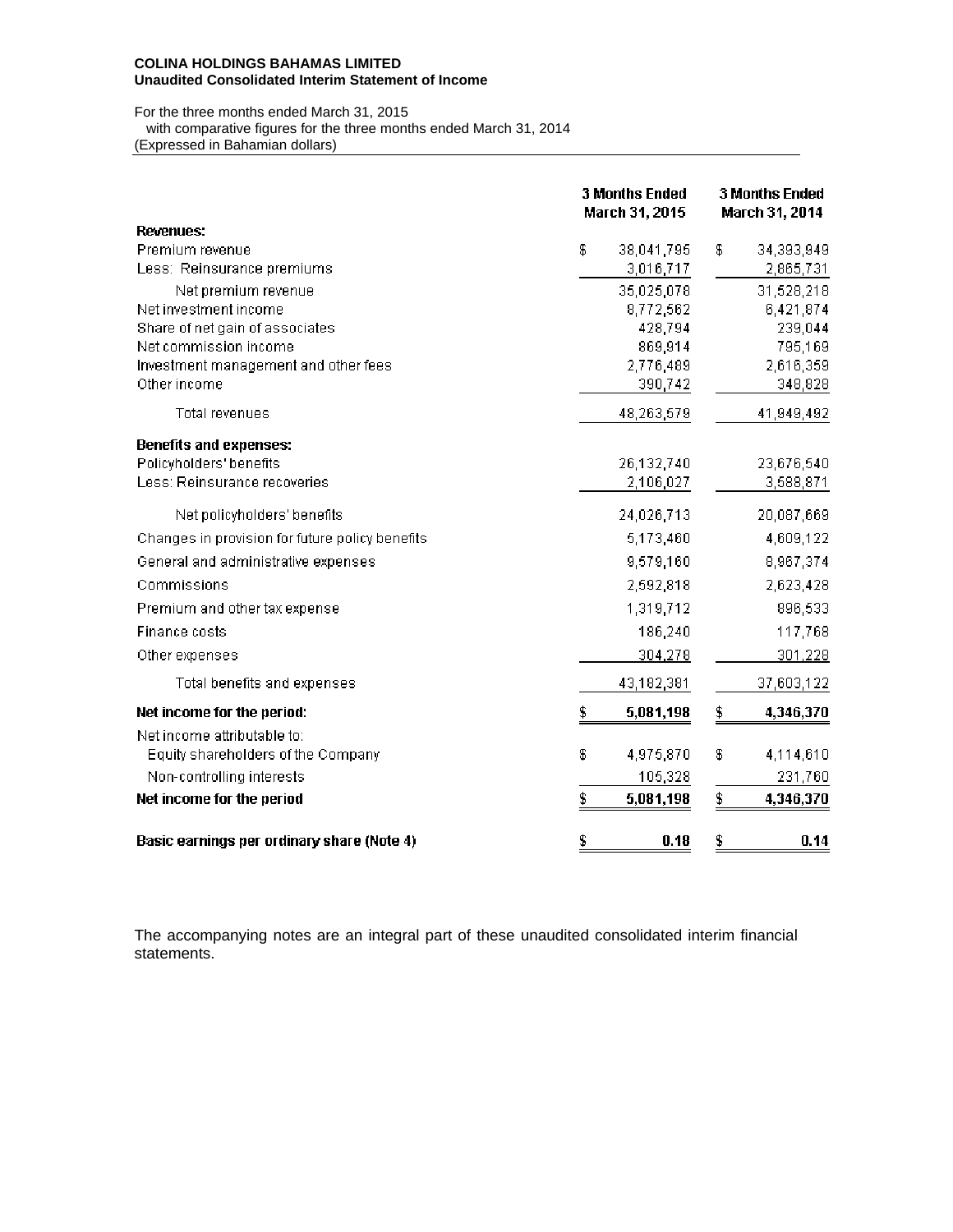### **COLINA HOLDINGS BAHAMAS LIMITED Unaudited Consolidated Interim Statement of Comprehensive Income**

For the three months ended March 31, 2015 with comparative figures for the three months ended March 31, 2014 (Expressed in Bahamian dollars)

|                                                | <b>3 Months Ended</b><br>March 31, 2015 | <b>3 Months Ended</b><br>March 31, 2014 |    |            |  |
|------------------------------------------------|-----------------------------------------|-----------------------------------------|----|------------|--|
| Net income for the period                      | \$                                      | 5,081,198                               | \$ | 4,346,370  |  |
| Other comprehensive income:                    |                                         |                                         |    |            |  |
| Change in available-for-sale financial assets. |                                         | 289,136                                 |    | (351, 734) |  |
| Total comprehensive income for the period      |                                         | 5,370,334                               |    | 3,994,636  |  |
| <b>Attributable to:</b>                        |                                         |                                         |    |            |  |
| Equity shareholders of the Company             | \$                                      | 5,265,006                               | \$ | 3,762,876  |  |
| Non-controlling interests                      |                                         | 105,328                                 |    | 231,760    |  |
| Total comprehensive income for the period      |                                         | 5,370,334                               |    | 3,994,636  |  |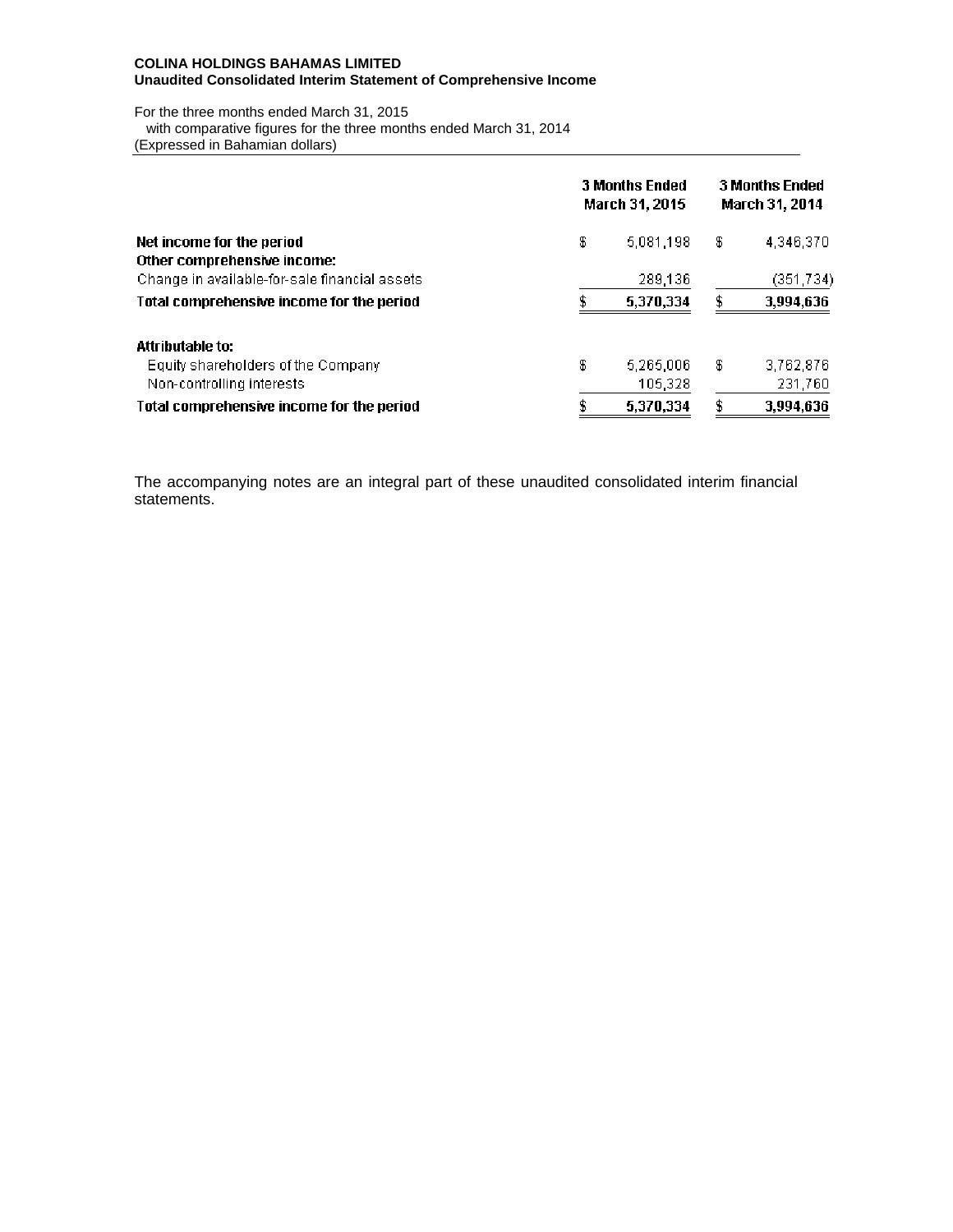# **COLINA HOLDINGS BAHAMAS LIMITED Unaudited Consolidated Statement of Changes in Equity**

For the three months ended March 31, 2015

 with comparative figures for the three months ended March 31, 2014 (Expressed in Bahamian dollars)

|                                                                                           |     | Ordinary<br><b>Share</b><br>Capital |      | Treasury<br><b>Shares</b> | <b>Share</b><br>Premium | Revaluation<br>Reserve |      | Preference<br><b>Share</b><br>Capital |      | <b>Retained</b><br><b>Earnings</b> | <b>Non-controlling</b><br><b>Interests</b> |    | <b>Total</b><br><b>Equity</b> |
|-------------------------------------------------------------------------------------------|-----|-------------------------------------|------|---------------------------|-------------------------|------------------------|------|---------------------------------------|------|------------------------------------|--------------------------------------------|----|-------------------------------|
| Balance, January 1, 2014<br>Net loss on remeasurement of<br>available-for-sale securities | \$. | 24,729,613                          | - \$ | $(50, 549)$ \$            | 5,960,299 \$            | 9,287,941              | S    | 40,500,000                            | Æ    | 51,619,384 \$                      | 17,007,655                                 | -S | 149,054,343                   |
| to fair value<br>Net fair value loss transferred to<br>income on disposal of              |     |                                     |      |                           |                         | (351, 734)             |      |                                       |      |                                    |                                            |    | (351, 734)                    |
| available-for-sale securities                                                             |     |                                     |      |                           |                         | (82,000)               |      |                                       |      |                                    |                                            |    | (82,000)                      |
| Net income for the period                                                                 |     |                                     |      |                           | $\blacksquare$          |                        |      |                                       |      | 4,114,610                          | 231,760                                    |    | 4,346,370                     |
| Changes in non-controlling interests                                                      |     |                                     |      |                           |                         |                        |      |                                       |      |                                    | (813, 889)                                 |    | (813, 889)                    |
| Ordinary share dividend                                                                   |     |                                     |      |                           |                         |                        |      |                                       |      | (3,953,541)                        |                                            |    | (3,953,541)                   |
| Preference share dividend                                                                 |     |                                     |      |                           |                         |                        |      |                                       |      | (632, 813)                         |                                            |    | (632, 813)                    |
| Balance, March 31, 2014                                                                   |     | 24,729,613                          | \$   | (50, 549)                 | 5,960,299               | 8,854,207              |      | 40,500,000                            |      | 51,147,640                         | 16,425,526                                 |    | 147,566,736                   |
| Balance, January 1, 2015<br>Net gain on remeasurement of<br>available-for-sale securities | \$  | 24,729,613 \$                       |      | $(50, 549)$ \$            | 5,960,299 \$            | 10,148,509             | - \$ | 40,500,000                            | - \$ | 58,665,932 \$                      | 17,726,016                                 | -8 | 157,679,820                   |
| to fair value                                                                             |     |                                     |      |                           |                         | 289,136                |      |                                       |      |                                    |                                            |    | 289,136                       |
| Net income for the period                                                                 |     |                                     |      |                           |                         |                        |      |                                       |      | 4,975,870                          | 105,328                                    |    | 5,081,198                     |
| Changes in non-controlling interests                                                      |     |                                     |      |                           |                         |                        |      |                                       |      |                                    | 229,915                                    |    | 229,915                       |
| Ordinary share dividend                                                                   |     |                                     |      |                           |                         |                        |      |                                       |      | (3,953,543)                        |                                            |    | (3,953,543)                   |
| Preference share dividend                                                                 |     |                                     |      |                           |                         |                        |      |                                       |      | (632, 813)                         |                                            |    | (632, 813)                    |
| Balance, March 31, 2015                                                                   |     | 24,729,613                          |      | (50, 549)                 | 5,960,299               | 10,437,645             |      | 40,500,000                            |      | 59,055,446                         | 18,061,259                                 |    | 158,693,713                   |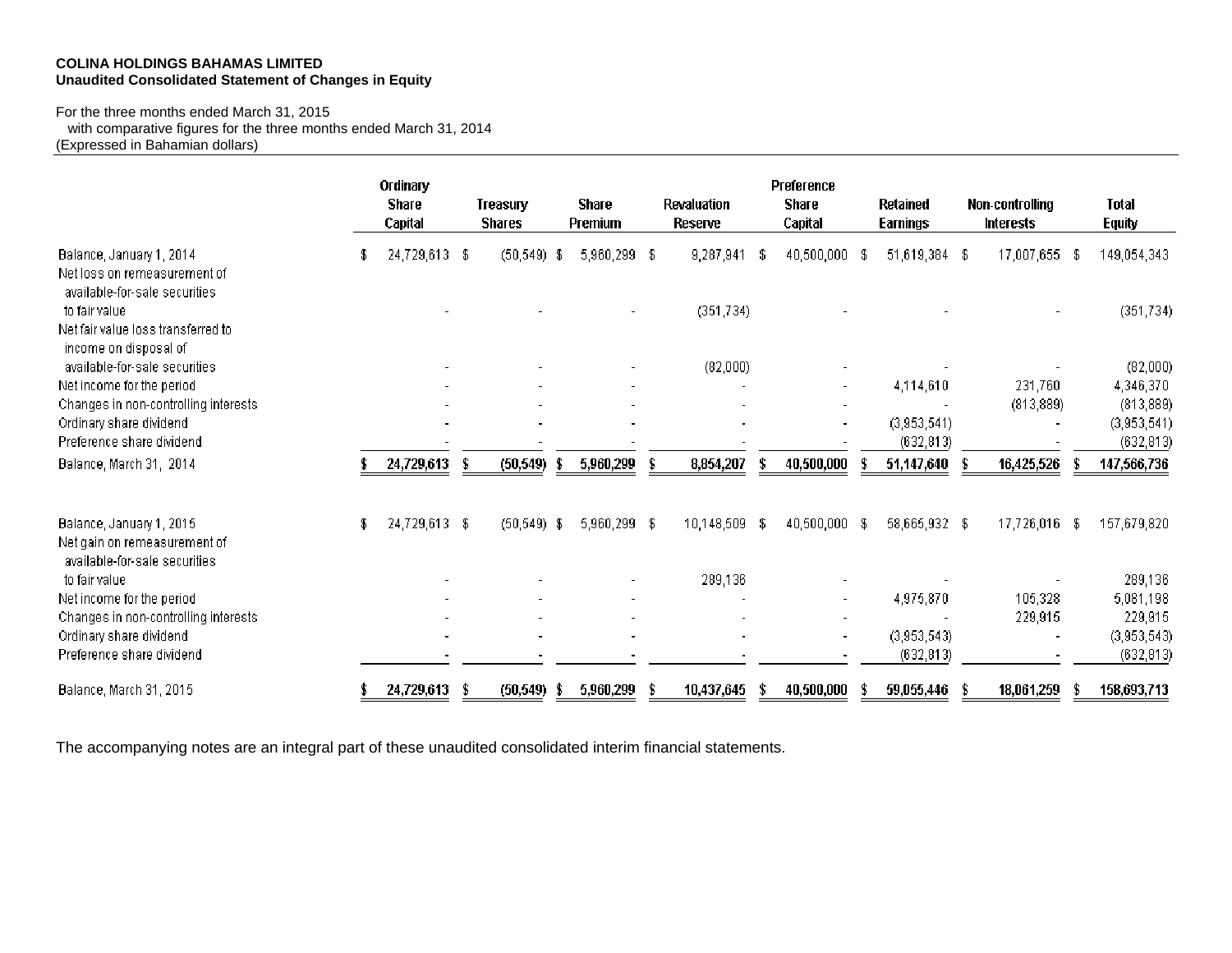## **COLINA HOLDINGS BAHAMAS LIMITED Unaudited Consolidated Statement of Cash Flows**

For the three months ended March 31, 2015 with comparative figures for the three months ended March 31, 2014 (Expressed in Bahamian dollars)

|                                                        | <b>3 Months Ended</b><br><b>3 Months Ended</b><br>March 31, 2015<br>March 31, 2014 |    |               |  |  |  |
|--------------------------------------------------------|------------------------------------------------------------------------------------|----|---------------|--|--|--|
| <b>Cash flows from operating activities:</b>           |                                                                                    |    |               |  |  |  |
| Net income                                             | \$<br>5,081,198                                                                    | \$ | 4,346,370     |  |  |  |
| Adjustments to reconcile net income to net cash        |                                                                                    |    |               |  |  |  |
| used in operating activities:                          |                                                                                    |    |               |  |  |  |
| Change in unrealized (gain)/ loss on fair value        |                                                                                    |    |               |  |  |  |
| through income securities                              | (893, 417)                                                                         |    | 1,167,594     |  |  |  |
| Change in provision for future policy benefits         | 5,173,460                                                                          |    | 4,609,122     |  |  |  |
| Changes in loss provisions for loans and receivables   | 365,808                                                                            |    | 222,762       |  |  |  |
| Depreciation and amortization charges                  | 843,270                                                                            |    | 773,000       |  |  |  |
| Net realized loss/(gain) on fair value through         |                                                                                    |    |               |  |  |  |
| income securities.                                     | 3,802                                                                              |    | (151, 039)    |  |  |  |
| Net realized (gain)/loss on sale of available-for-sale |                                                                                    |    |               |  |  |  |
| securities                                             | (2, 257)                                                                           |    | 50,164        |  |  |  |
| Interest income                                        | (7,738,441)                                                                        |    | (7, 434, 832) |  |  |  |
| Dividend income                                        | (653, 838)                                                                         |    | (676, 127)    |  |  |  |
| Operating cash flows before changes in operating       |                                                                                    |    |               |  |  |  |
| assets and liabilities                                 | 2,179,585                                                                          |    | 2,907,014     |  |  |  |
| Changes in operating assets and liabilities:           |                                                                                    |    |               |  |  |  |
| Increase in other assets                               | (1,685,202)                                                                        |    | (5,368,559)   |  |  |  |
| Increase in other liabilities                          | 12,406,538                                                                         |    | 9,787,907     |  |  |  |
| Net cash provided by operating activities              | 12,900,921                                                                         |    | 7,326,362     |  |  |  |

(Continued)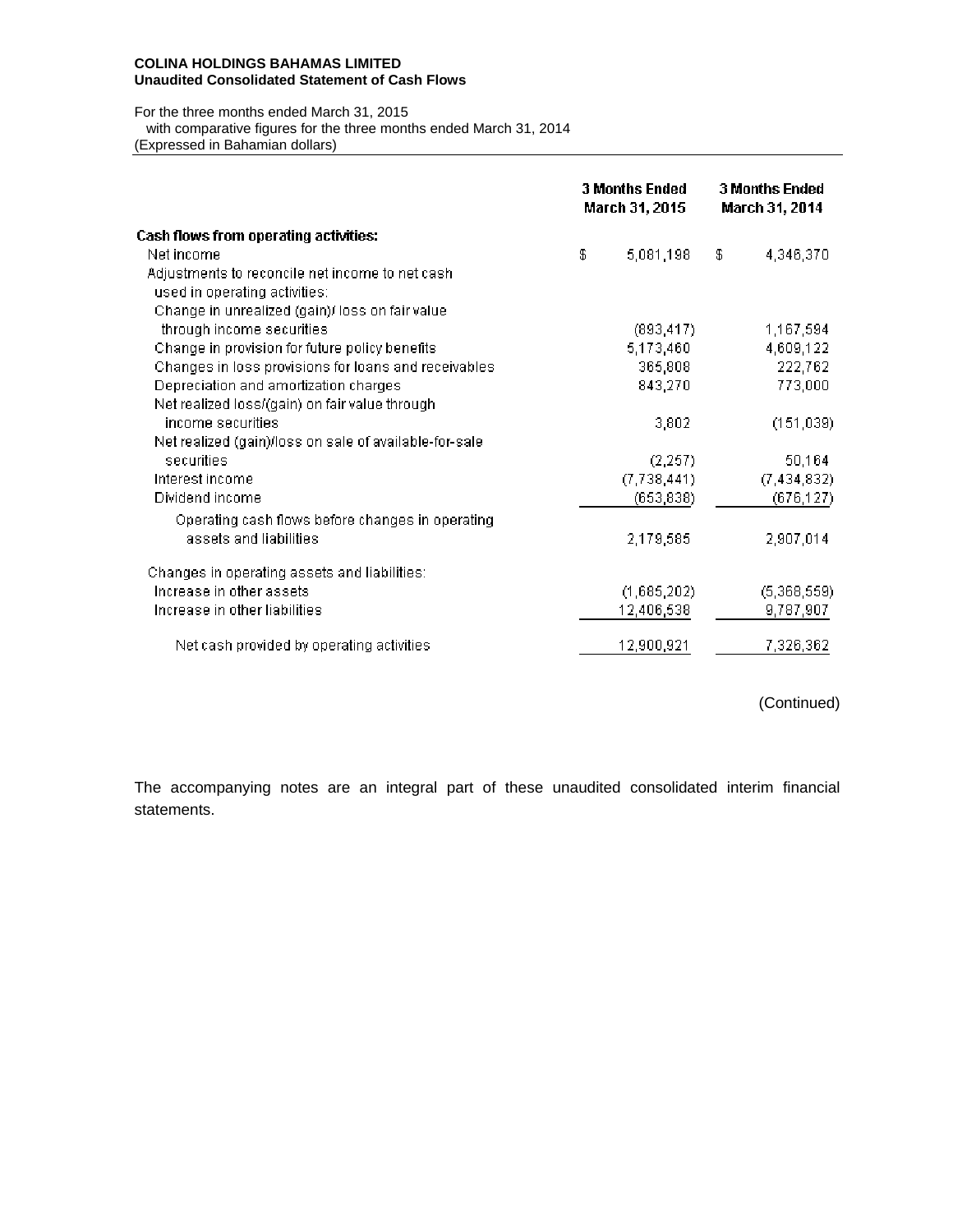## **COLINA HOLDINGS BAHAMAS LIMITED Unaudited Consolidated Statement of Cash Flows**

For the three months ended March 31, 2015 with comparative figures for the three months ended March 31, 2014 (Expressed in Bahamian dollars)

|                                                       | <b>3 Months Ended</b><br>March 31, 2015 | <b>3 Months Ended</b><br>March 31, 2014 |
|-------------------------------------------------------|-----------------------------------------|-----------------------------------------|
| Cash flows from investing activities:                 |                                         |                                         |
| Changes in non-controlling interests                  | 229,915                                 | (813, 889)                              |
| Increase in term deposits with original maturities    |                                         |                                         |
| greater than 90 days                                  | (2,044,990)                             | (11, 748, 131)                          |
| Fair value through income securities purchased        | (11, 712, 527)                          | (4,948,435)                             |
| Proceeds on disposal of fair value through income     |                                         |                                         |
| securities                                            | 1,010,559                               | 1,099,602                               |
| Available-for-sale securities purchased               | (5, 240, 907)                           | (4,636,061)                             |
| Proceeds on disposal of available-for-sale securities | 2,430,619                               | 1,227,739                               |
| Increase in loans to policyholders                    | (96, 871)                               | (928, 791)                              |
| Additions to investment property                      |                                         | (860)                                   |
| Net change in mortgage and commercial loans           | 882,298                                 | 1,507,062                               |
| Interest received                                     | 7,017,573                               | 7,098,417                               |
| Dividends received                                    | 653,838                                 | 676,127                                 |
| Additions to property and equipment                   | (398, 262)                              | (398, 262)                              |
| Net cash used in investing activities                 | (7, 268, 755)                           | (11, 865, 482)                          |
| Cash flows used in financing activities:              |                                         |                                         |
| Dividend to ordinary shareholders                     | (3,953,543)                             | (3,953,541)                             |
| Dividend to preference shareholders                   | (632, 813)                              | (632, 813)                              |
| Net cash used in financing activities                 | (4, 586, 356)                           | (4, 586, 354)                           |
| Net increase/(decrease) in cash and cash equivalents  | 1,045,810                               | (9, 125, 474)                           |
| Cash and cash equivalents, beginning of period        | 48,823,947                              | 39,808,922                              |
| Cash and cash equivalents, end of period (Note 3)     | 49,869,757<br>\$                        | 30,683,448<br>\$                        |

(Concluded)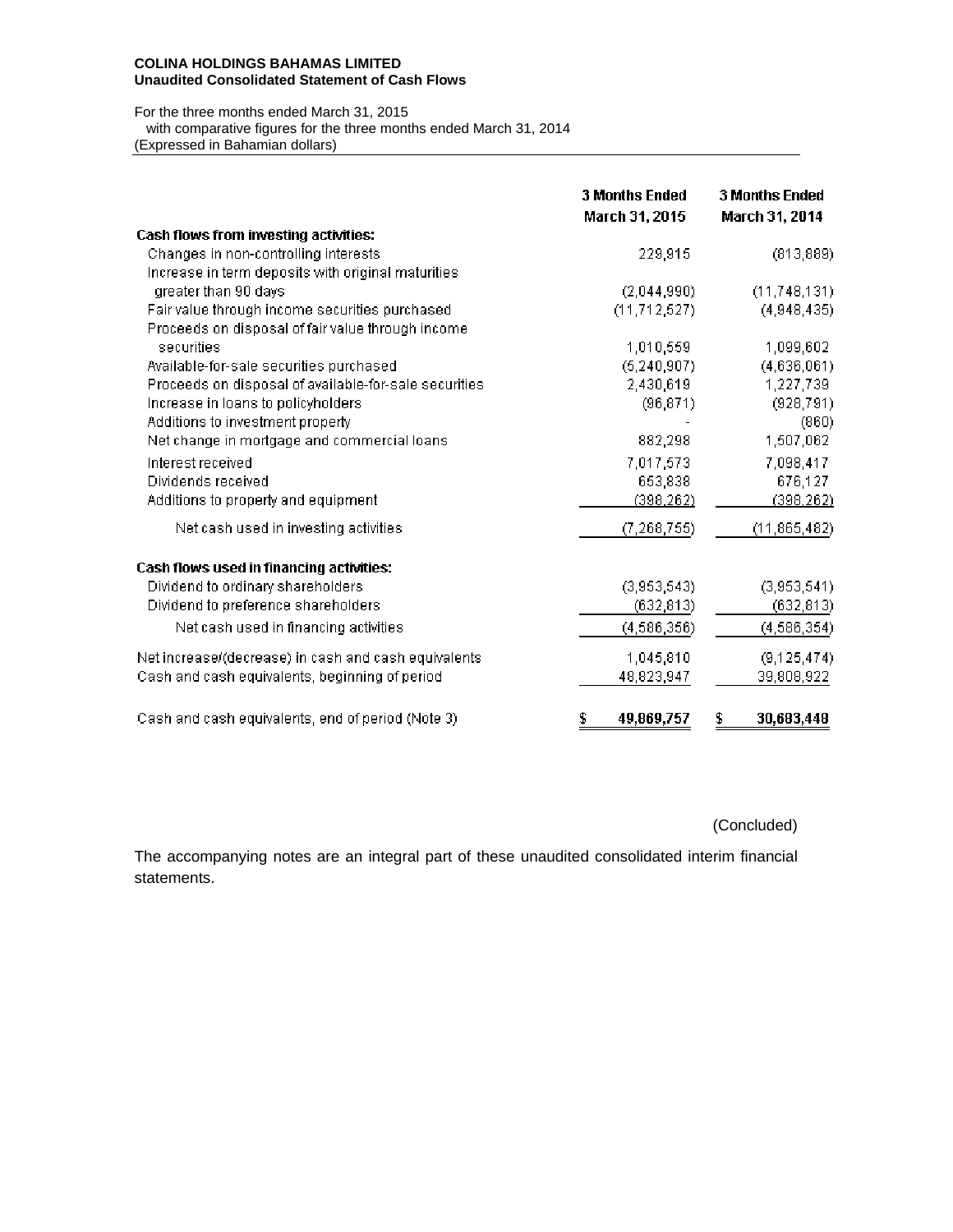For the period ended March 31, 2015 (Expressed in Bahamian dollars)

## **1. General Information**

Colina Holdings Bahamas Limited ("the Company") was incorporated under the laws of the Commonwealth of The Bahamas on July 6, 1993.

The Company acts principally as a holding company of its principal subsidiaries, Colina Insurance Limited ("Colina"), a wholly-owned life and health insurer incorporated in The Bahamas; Colina General Insurance Agency & Brokers Limited ("CGIA"), a wholly-owned general insurance agent and broker; and Colina Financial Advisors Ltd. ("CFAL"), a wholly-owned financial services company.

Colina is registered to operate as a life and health insurer in The Bahamas, The Cayman Islands, and The Turks and Caicos Islands. CGIA holds a dual registration as a general insurance broker and agent for operations in The Bahamas. CFAL is licensed as a broker dealer in The Bahamas.

The ordinary shares of the Company are listed on the Bahamas International Securities Exchange. At March 31, 2015 approximately 58.1% (2014: 58.1%) of the Company's issued ordinary shares were owned by AF Holdings Ltd. ("AFH") and 41.9% (2014: 41.9%) by the Bahamian public.

The registered office of the Company is located at Trinity Place Annex, Frederick and Shirley Streets, P.O. Box N-4805, Nassau, The Bahamas and its principal place of business is located at 308 East Bay Street, P.O. Box N-4728, Nassau, The Bahamas.

# **2. Significant Accounting Policies**

The consolidated financial statements have been prepared in accordance with International Financial Reporting Standards ("IFRS") for interim financial information. Accordingly, they do not include all of the information and footnotes required by IFRS for complete financial statements. In the opinion of management, these unaudited condensed consolidated financial statements reflect all adjustments (consisting of normal recurring accruals) considered necessary for a fair presentation of the Company's financial position and results of operations as at the end of and for the periods presented. All significant intercompany accounts and transactions have been eliminated from these statements. The preparation of unaudited condensed consolidated financial statements in conformity with IFRS requires management to make estimates and assumptions that affect the reported amounts of assets and liabilities and disclosure of contingent assets and liabilities at the date of the financial statements and the reported amounts of revenues and expenses during the reporting period. Actual results could differ from these estimates.